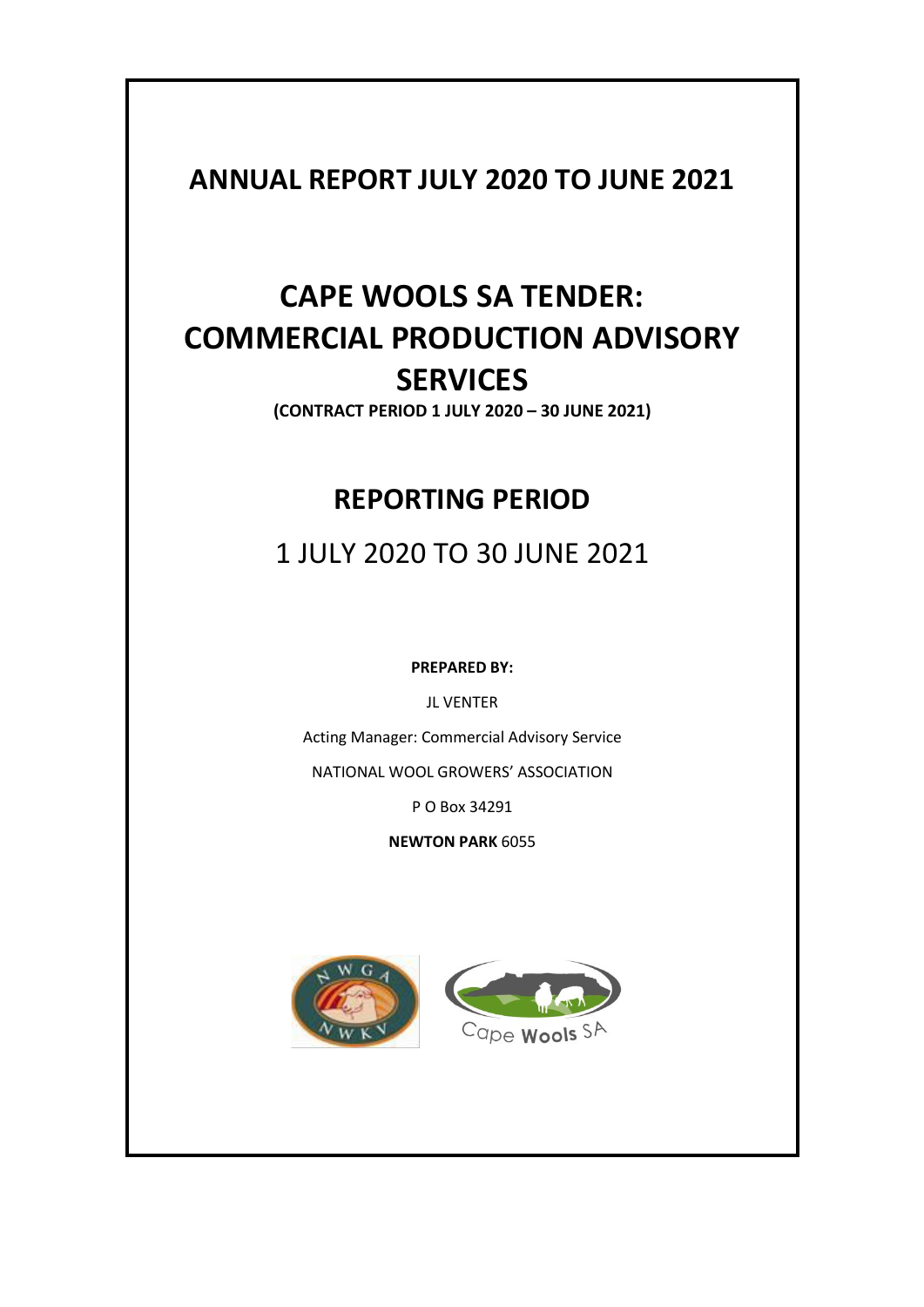#### **ABSTRACT**

The COVID-19 pandemic and the lock-down measures enforced by government impacted on the reporting period considerably. Nevertheless, a satisfactory level of service delivery was obtained for most of the services, thanks to the diligence of the Production Advisory team.

The highlights of the past six months can be summarized as follows:

#### **Commercial areas:**

| Number of new participants in the reproduction training program | $= 91$  |
|-----------------------------------------------------------------|---------|
| Number of participants in economic study groups                 | $= 22$  |
| Number of tours and group visits conducted                      | $= 9$   |
| Number of people trained in predation management                | $= 59$  |
| Number of farmers contacted with clip faults                    | $= 186$ |
| Number of farm workers trained                                  | $= 800$ |

### **ANNUAL REPORT 1 JULY 2020 TO 30 JUNE 2021**

Despite the COVID-19 pandemic a satisfactory level of service delivery was obtained for most of the services. On average 45% of the set targets were met.

#### **SERVICE 1: DELIVERY OF ADVISORY SERVICES**

1.1 Description of Service

Deliver world class technology and skills to South African wool farmers.

1.2 Purpose of Service

The purpose of a production advisory service is to transfer current knowledge on:

- Stock management, breeding, reproduction, and management practices;
- Grazing and pasture practices and management and supplementary feeds;
- Predation;
- Genetics;
- Shearing and wool classing;
- Financial planning and risk management through economic study groups;
- Biosecurity and animal health and disease management;
- Marketing practices, market access and risk conditions;
- Sustainable wool production, and
- Continued liaison with all relevant government departments, in order to enable producers to succeed with their farming enterprises.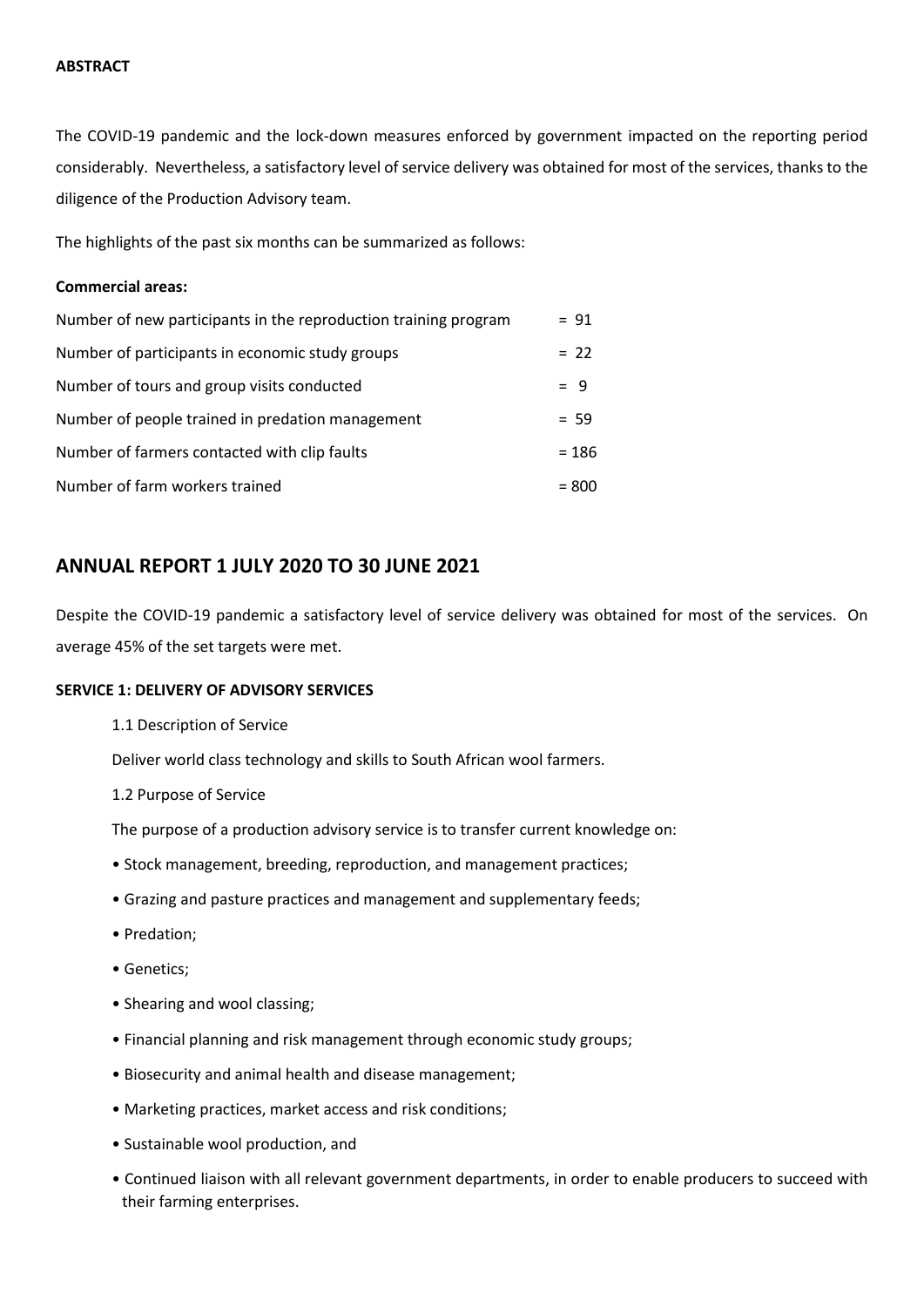#### **1.3 Deliverables**

- Dissemination of information to all producers of wool.
- Deliver the services, including but not limited, to those identified below.
- Promote and participate in an online production advisory survey as determined by CWSA.

#### **2. Defined Outcomes and Targets per Agreed Programme**

#### *2.1 Reproduction Programme:*

#### **Outcomes:**

• Improving farmers' understanding, ability to identify and putting-into-practice those factors that (1) improve conception rates, fecundity, lambing and weaning percentages and (2) decrease lamb mortality;

• Lifting the average weaning percentage rate of wool sheep in South Africa.

#### **Targets:**

• Maintain farmer training course schedule as approved by Cape Wools.

- $\circ$  A total of 91 farmers participated in the training programme during the reporting period.
- Monitor current participants in the course.
	- $\circ$  Individual visits were conducted with 2 farmers with low reproduction figures to determine the reasons for this low fertility. In one of the cases enzootic abortion was suspected and was later confirmed by a Veterinarian. In the second case the ewes lost condition after mating and placenta development were restricted as a result.

*2.2 Economics of Wool Production:*

#### **Outcomes:**

• Improving farmers' understanding, ability to identify and putting-into-practice those factors that (1) maximise income and (2) either optimise or minimise expenditure;

• Improving the average profitability of wool sheep farming in South Africa;

o One of the study groups improved their average Nett Farm Income (NFI) by 50% over a period of 4 years as a result of advice provided, based on NWGA Farm Management Analyses of their farming enterprises.

• A minimum of 100 wool sheep farmers per annum participating in economic study groups (including participating in economic study groups of other institutions, i.e. agricultural co-ops, etc.).

- o A Total of 22 farmers participated in the economic study groups during the reporting period. The reason for this decrease is not entirely clear, however some participants indicated that they were not ready to participate because of the lockdown.
- Promote practical advice to participating wool sheep farmers with the aim of increasing gross margins.
	- o Meetings with groups and individual participants were held on 9 occasions.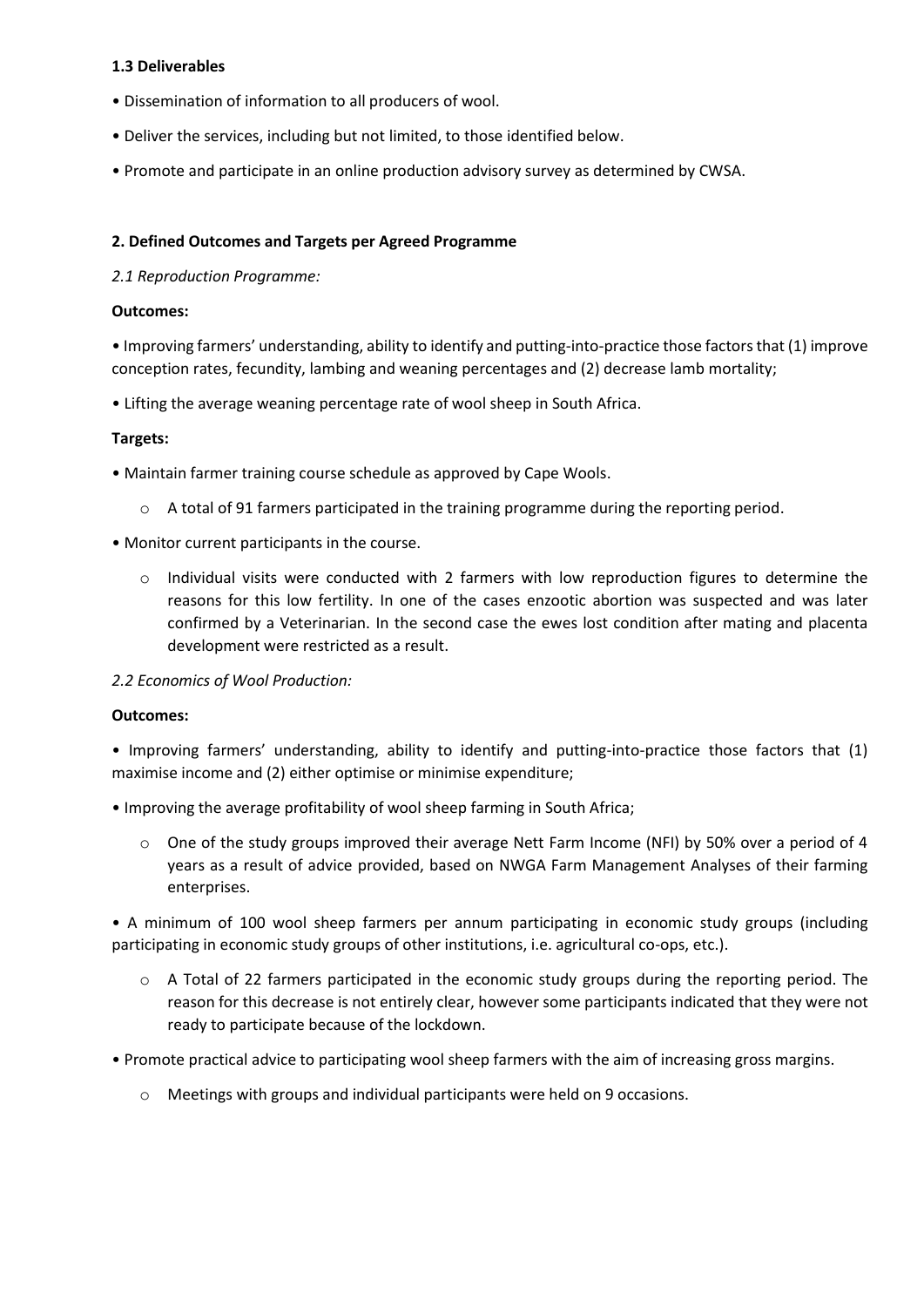#### *2.3 Marketing Conversion to Wool and farmer interaction:*

#### **Outcomes:**

• Provide mutton sheep farmers with a range of scenarios of how to change over to wool farming without disrupting cash flows and short-term profitability too drastically.

• Continued interaction and communication with wool farmers to determine problem areas or requirements.

#### **Targets:**

• Maintain and disseminate a range of scenarios of how to convert to wool sheep farming with the least detrimental effect over the short term.

- o These scenarios were updated on a continuous basis.
- Hold information days and publish relevant information in a format most suitable.
	- o Two articles were submitted to- and published in the Wool Farmer and Veeplaas magazines.
- Increase in wool production within the area.
- 2.4 Threats to Wool Sheep Farming:

#### 2.4.1 Predation

#### **Outcomes:**

• Provide farmers with best practices in terms of predation management. Mr. Neil Viljoen is regarded as the South African authority in this field.

#### **Targets:**

- Train at least 180 farmers and farm workers annually in predation management.
	- o During the reporting period 59 people were trained. Farmers were not willing to allow outside workers on their farm especially at the height of Covid-19 infections. This hampered the number of workers trained.

*Farmworkers attending Predation Management course near Jansenville.*



#### 2.4.2 Disease Preparedness

#### **Outcomes:**

• Increase Rift Valley Fever (RVF) awareness and ensure their vaccination is done to the prescribed protocols.

 $\circ$  Social media is used to make farmers aware of the threat and advice is given on vaccination. The results of the RVF trails are communicated to the farmers.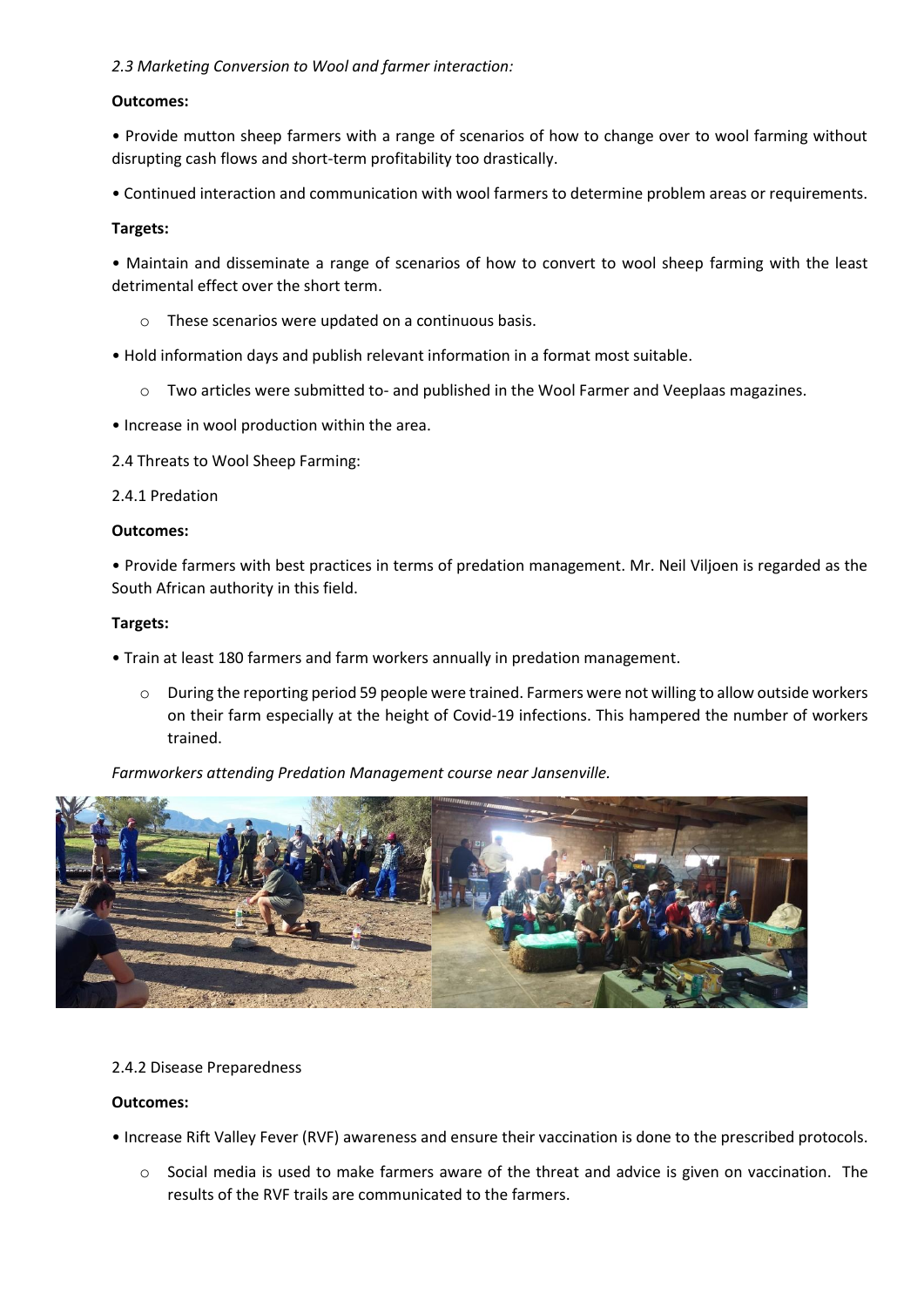- o Articles were published in the Wool Farmer regarding RVF and the importance of preventative measures.
- o One Health Alliance was requested by NWGA through NAHF to develop an on-farm contingency plan during a RVF outbreak, of which a draft is already tabled.
- o Each of the 120 farmers visited during a SCWS audit, were informed about the risk of a RVF outbreak
- Increase awareness of basic biosecurity principles.
	- o The SCWS audits provide ample opportunity to make farmers aware of biosecurity.
	- o A Bio-security article was published in the Wool Farmer and an article on Bio-security during shearing was also published.

#### 2.4.3 Contamination:

#### **Outcomes:**

• Considerable reduction in cases of wool contamination.

#### **Targets:**

- Provide feedback to producers with clip faults (on a weekly basis).
	- $\circ$  A total of 186 people were contacted during the reporting period. Three articles were also written on this subject.
- Compile an annual report, highlighting the change in the fault reports and implement remedial action.
	- o This report has been compiled and is attached to this report (See Annexure A).
- Distribute Cape Wools shearing shed bins through everyday activities and through agri-business outlets.
	- $\circ$  Most of these bins are distributed, on a regular basis, by the advisors and shearing instructors.
- 2.4.4 Management and Information Collation:

#### **Objectives:**

• To collect and report on productivity and profitability data

#### Focus areas:

- Economic study groups (maintain).
	- o The number of participants decreased from 82 to 22. This service is no longer free of charge and some farmers therefore didn't participate in this analysis this year. The forms for the next reporting period received currently amounts to 30. It appears that the drought also played a role in the decrease in numbers. The averages of the participating study groups were calculated, and feedback were provided to all participants.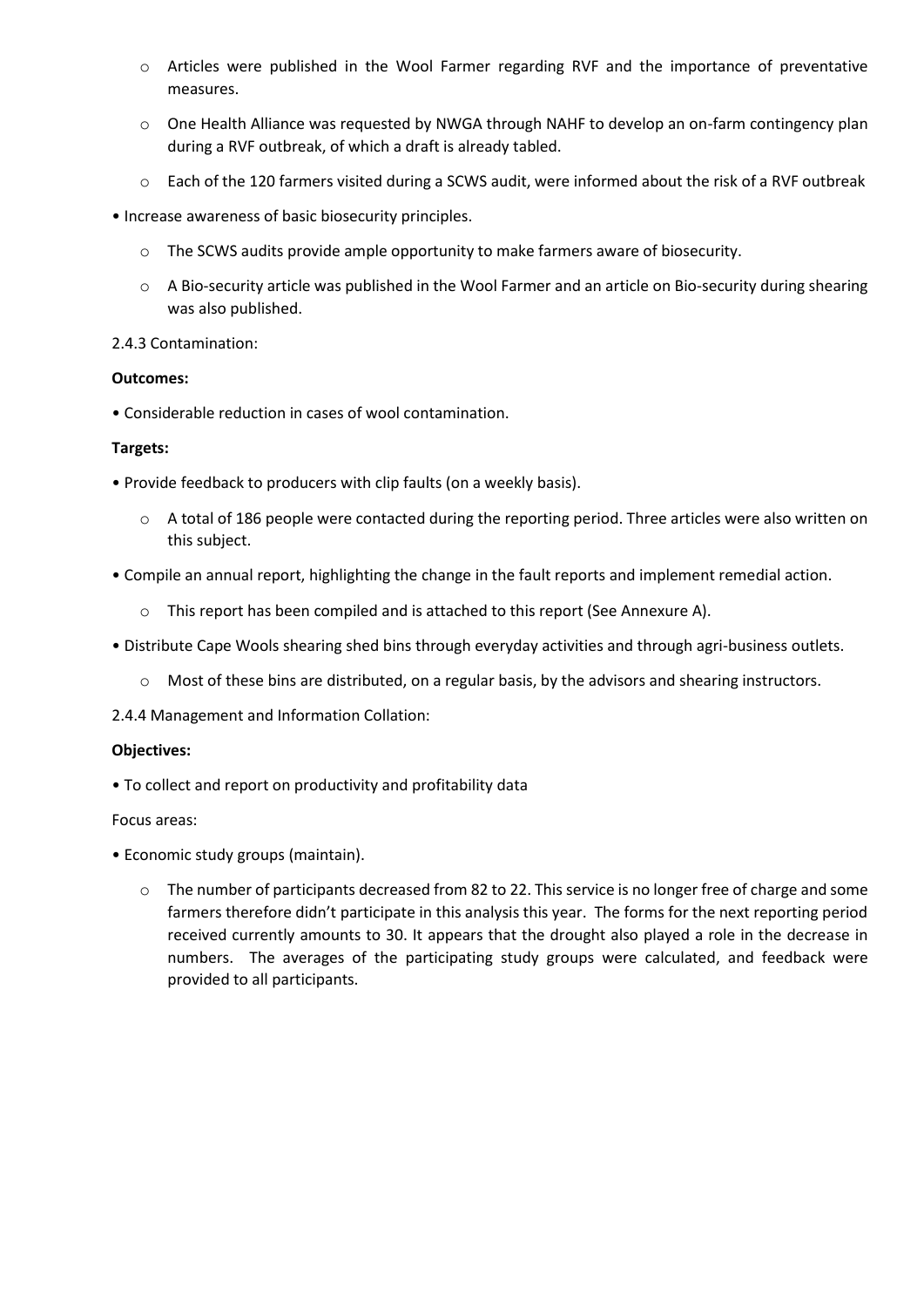*Study group members from Burgersdorp (left) and Bedford (right).*



#### **Outcomes:**

- Better understanding of the management regime;
- Preferred methods of technology transfer;
- Participation in economic study groups;
	- o The average performance of the study group over a five-year period were analysed.
	- o Table 1.Results of the analysis done on average performance of the Trompsburg study group from 2016 to 2019

| <b>YEAR</b>     | 2016                 | 2017                 | 2018                 | 2019                 |
|-----------------|----------------------|----------------------|----------------------|----------------------|
| <b>UNIT</b>     | R/SSU                | R/SSU                | R/SSU                | R/SS                 |
| <b>CATEGORY</b> | <b>GROUP AVERAGE</b> | <b>GROUP AVERAGE</b> | <b>GROUP AVERAGE</b> | <b>GROUP AVERAGE</b> |
| GPV             | 660.97               | 965.25               | 865.52               | 1038.47              |
| <b>DAVC</b>     | 236.74               | 292.56               | 212.43               | 235.04               |
| <b>GM</b>       | 433.23               | 672.69               | 653.09               | 803.42               |
| <b>OC</b>       | 205.03               | 290.98               | 249.98               | 313.52               |
| <b>NFI</b>      | 228.20               | 381.71               | 388.11               | 489.91               |

| GPV         | <b>Gross Production Value</b>                      | റല | Overhead Cost    |
|-------------|----------------------------------------------------|----|------------------|
| <b>DAVC</b> | Direct Allocatable Variable Cost (Direct cost) NFI |    | Nett Farm Income |

GM Gross Margin

- o The results of the final effect of this goal-orientated extension service from 2016 up to 2019 are as follows:
	- o The GPV of the group average increased with 57.11% from R660.97/SSU in 2016 up to R1038.47/SSU in 2019.
	- o The DAVC of the group average decreased with 0.72% from R236.74/SSU in 2016 to R235.04/SSU in 2019.